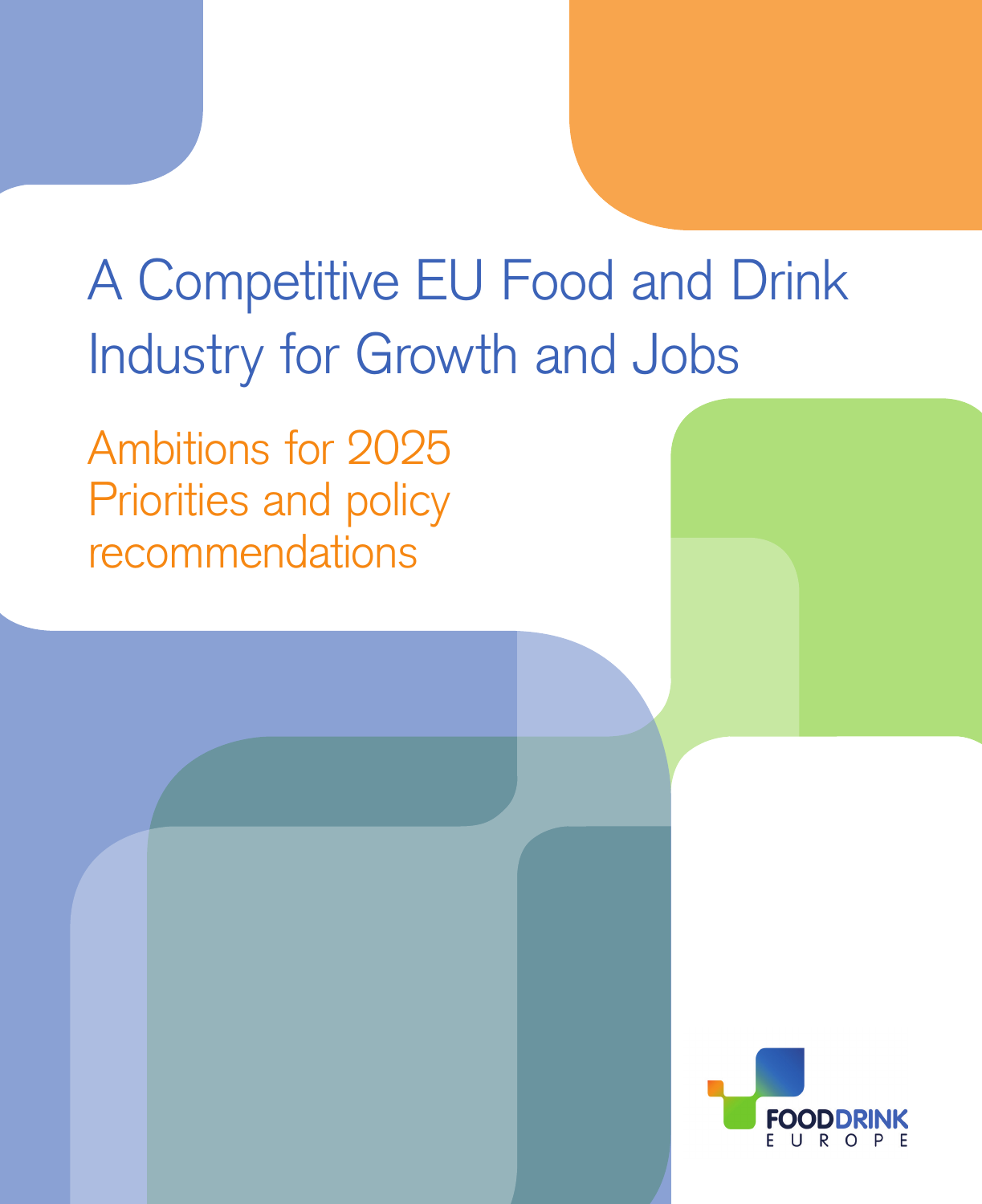This report covers the entire EU food and drink industry, identified by the NACE rev2 codes C10 (food products) and C11 (drinks). EU refers to the 28 Member States, unless indicated otherwise.

FoodDrinkEurope's publications mentioned in this report are available at and can be downloaded from [www.fooddrinkeurope.eu.](http://www.fooddrinkeurope.eu)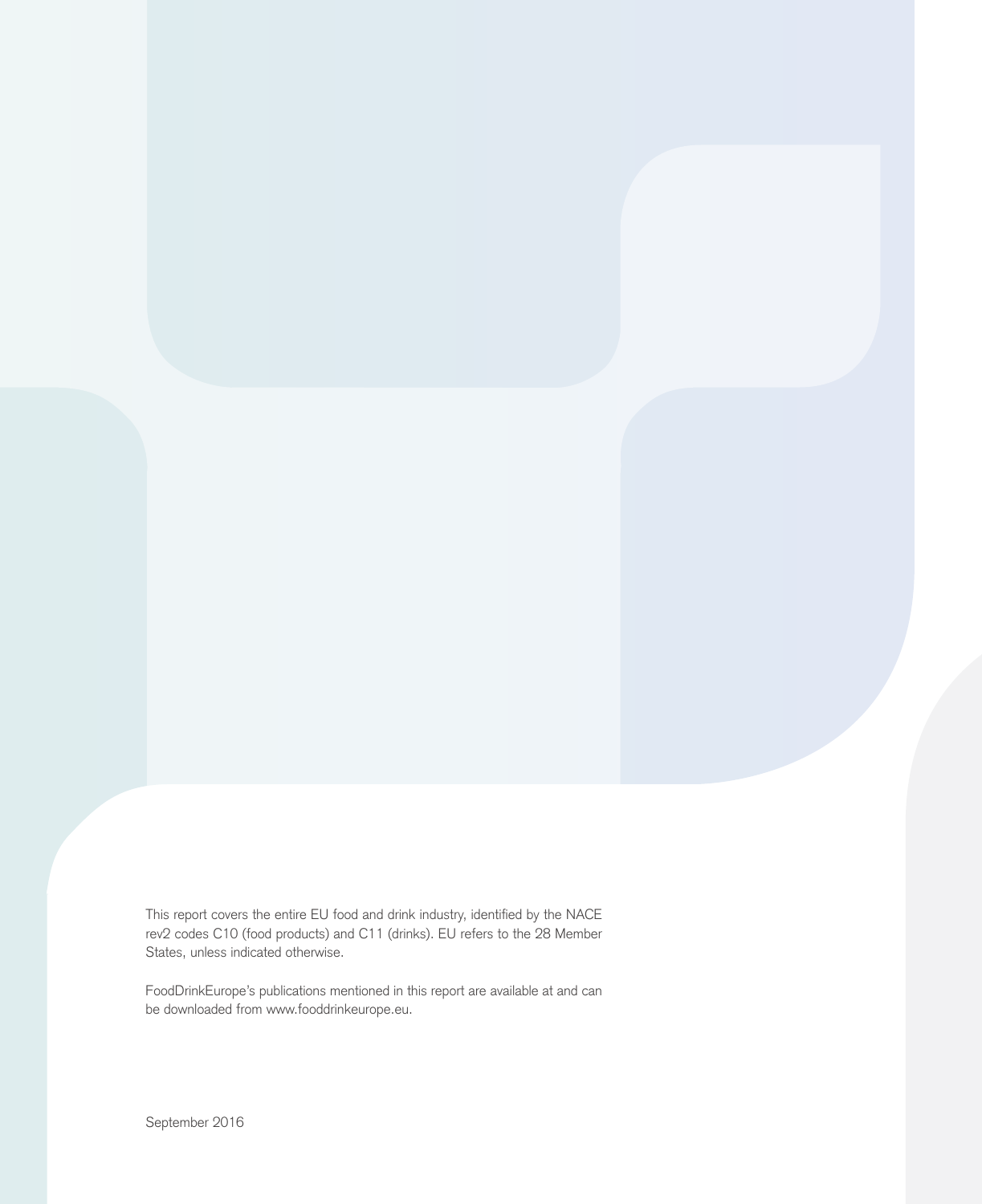## The EU food and drink industry is…

• the first manufacturing industry in the EU, leading in terms of turnover (15.6%), value added (13%) and employment (15.2%)

 $\in$  1,090 billion turnover

 $\epsilon$ 212billion value added

4.25 million people direct employment

#### 285,000 SMEs account for:

49.4% of food and drink turnover

48.1% of food and drink value added

62.8% of food and drink employment

99% of food and drink companies are SMEs

#### • the first food and drink industry worldwide



Turnover of the food and drink industry

• the first exporter of food and drink products in the world

 $92$ billion value of exports to non-EU markets

 $\epsilon$ ?7 $b$ illion trade surplus

17.8% global export market share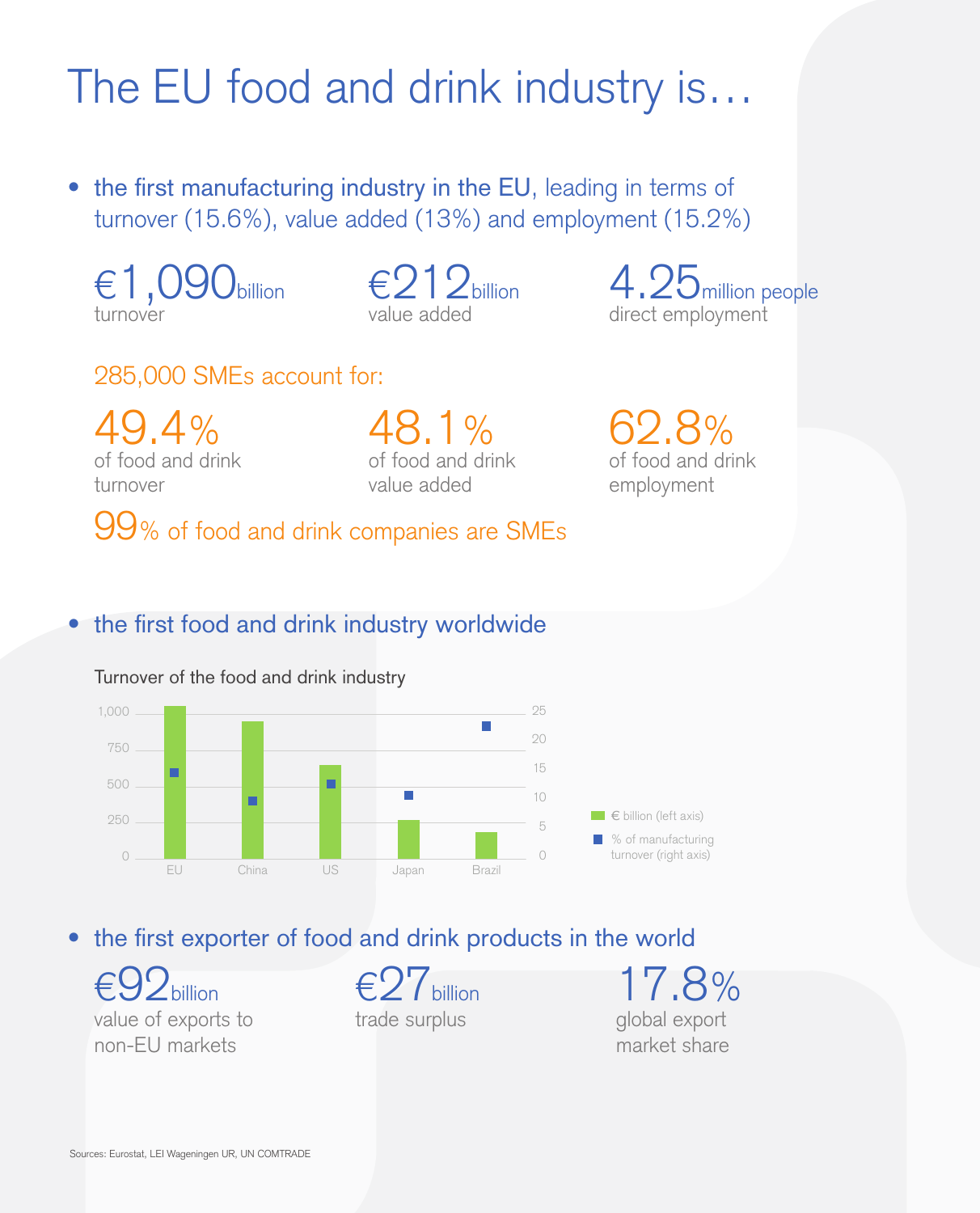## No time for business as usual

The food and drink industry is the leading manufacturing sector in Europe and inextricably intertwined in Europe's social, cultural and economic fabric with companies in every region and strong local ties. Pleasure and tradition are the roots of our business.

With the EU under strong economic, political and social pressure, the context is crucial for the food and drink industry, which is now at a turning point. It is **our responsibility to address the challenges** of sustainability, consumer trust, balanced diets and healthier lifestyles while also contributing to creating growth and jobs in Europe. In order to accomplish this, innovation, a strong Single Market and dynamic exports to non-EU countries play a key role. To demonstrate their commitment, FoodDrinkEurope members have set **ambitions for the industry in 2025.**

The food and drink industry continues to operate responsibly, but it relies on **an enabling policy framework** to support its aspiration to grow. Acting on food-related policies at EU level with the objective of completing the Single Market and boosting innovation, among others, can make a difference. We ask policy makers to **swiftly implement the Juncker Commission's priorities in the food and drink industry**, in order to generate real added value for the EU.

Finally, the industry ambitions for 2025 can only be achieved if all the members of the food chain, present in the **High Level Forum for a Better Functioning Food Supply Chain**, work together.

Find out more about our ambitions…

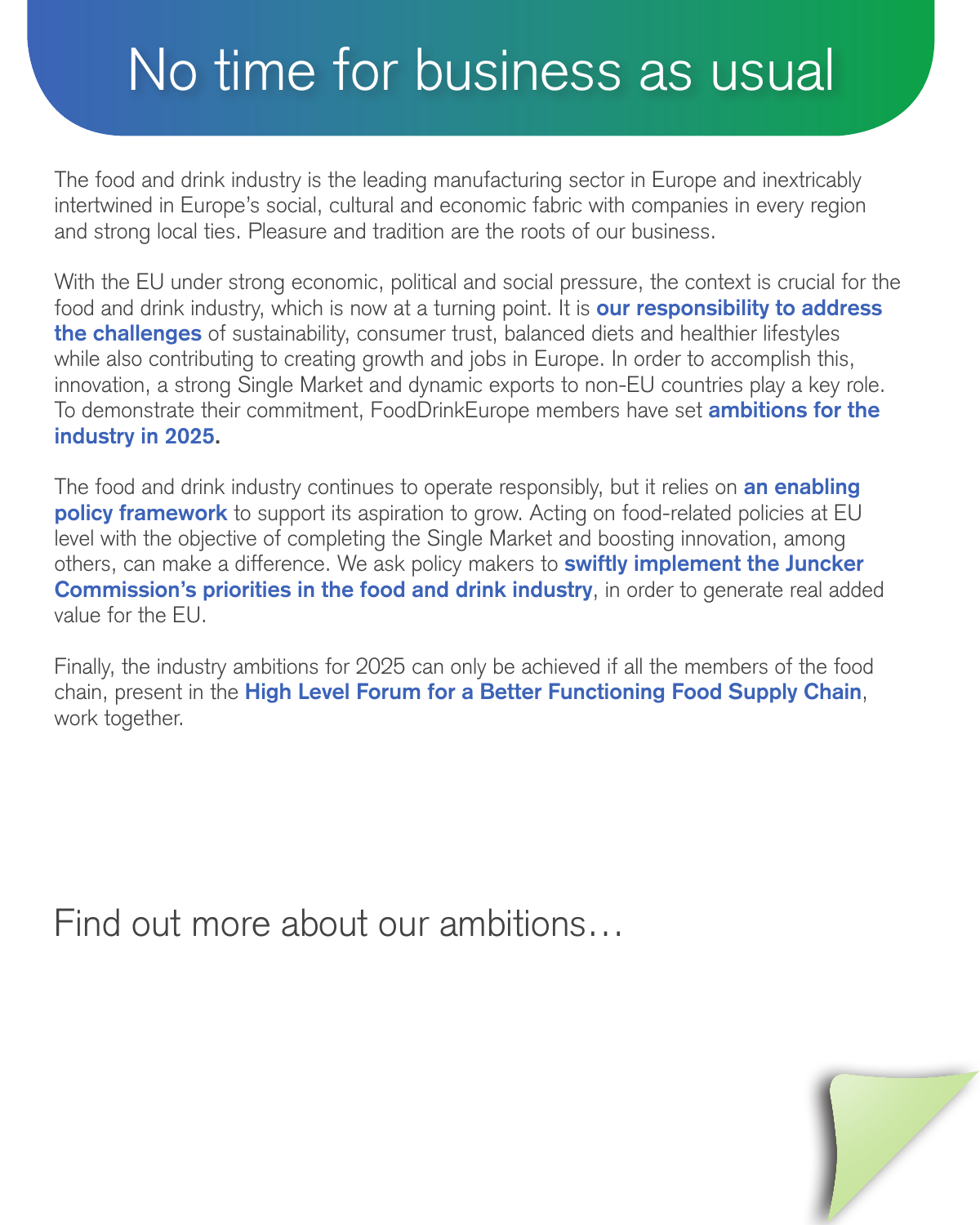## Priorities and recommendations

With the contribution of the High Level Forum for a Better Functioning Food Supply Chain, policy makers must develop an ambitious policy framework for the competitiveness of the EU food and drink industry through…

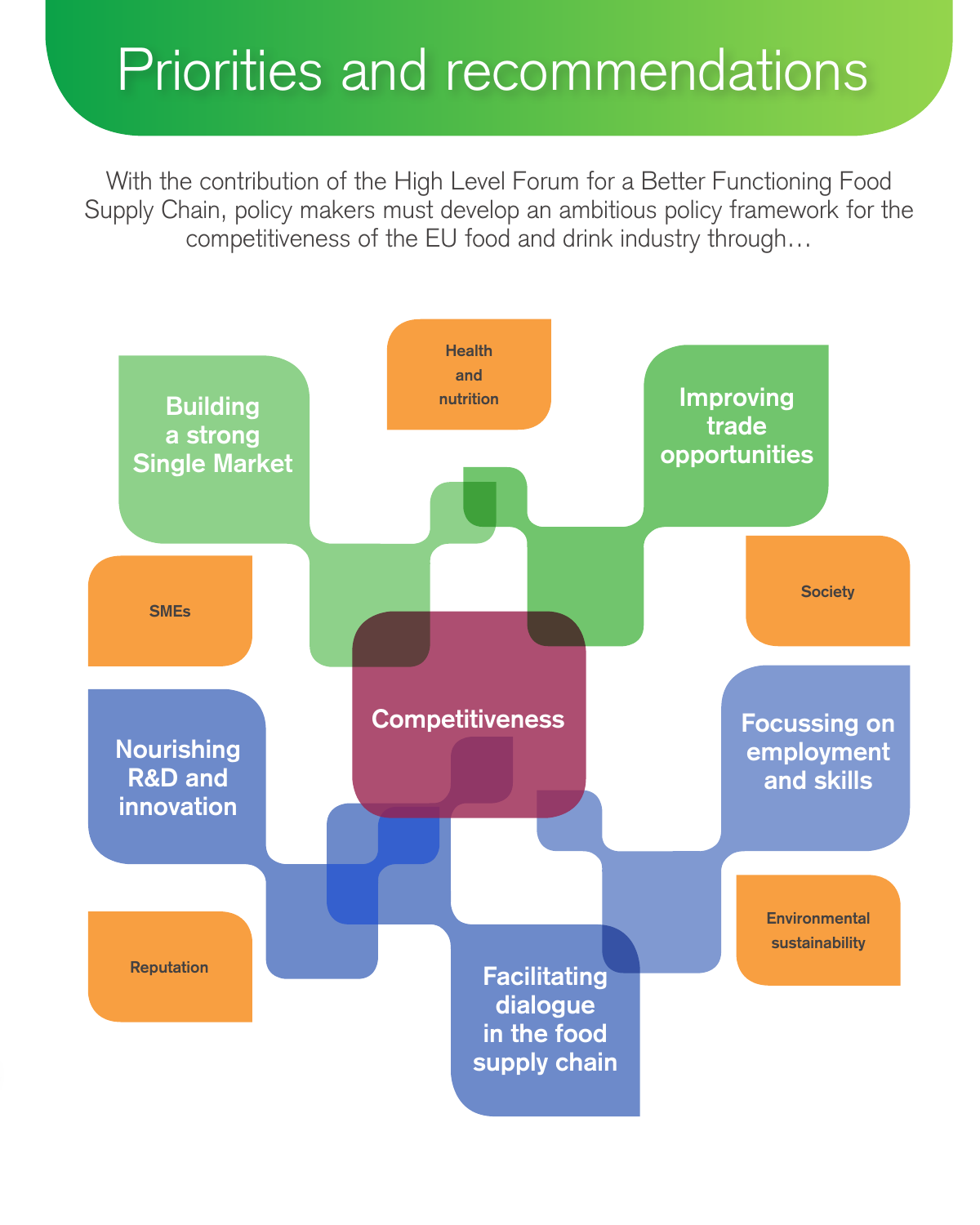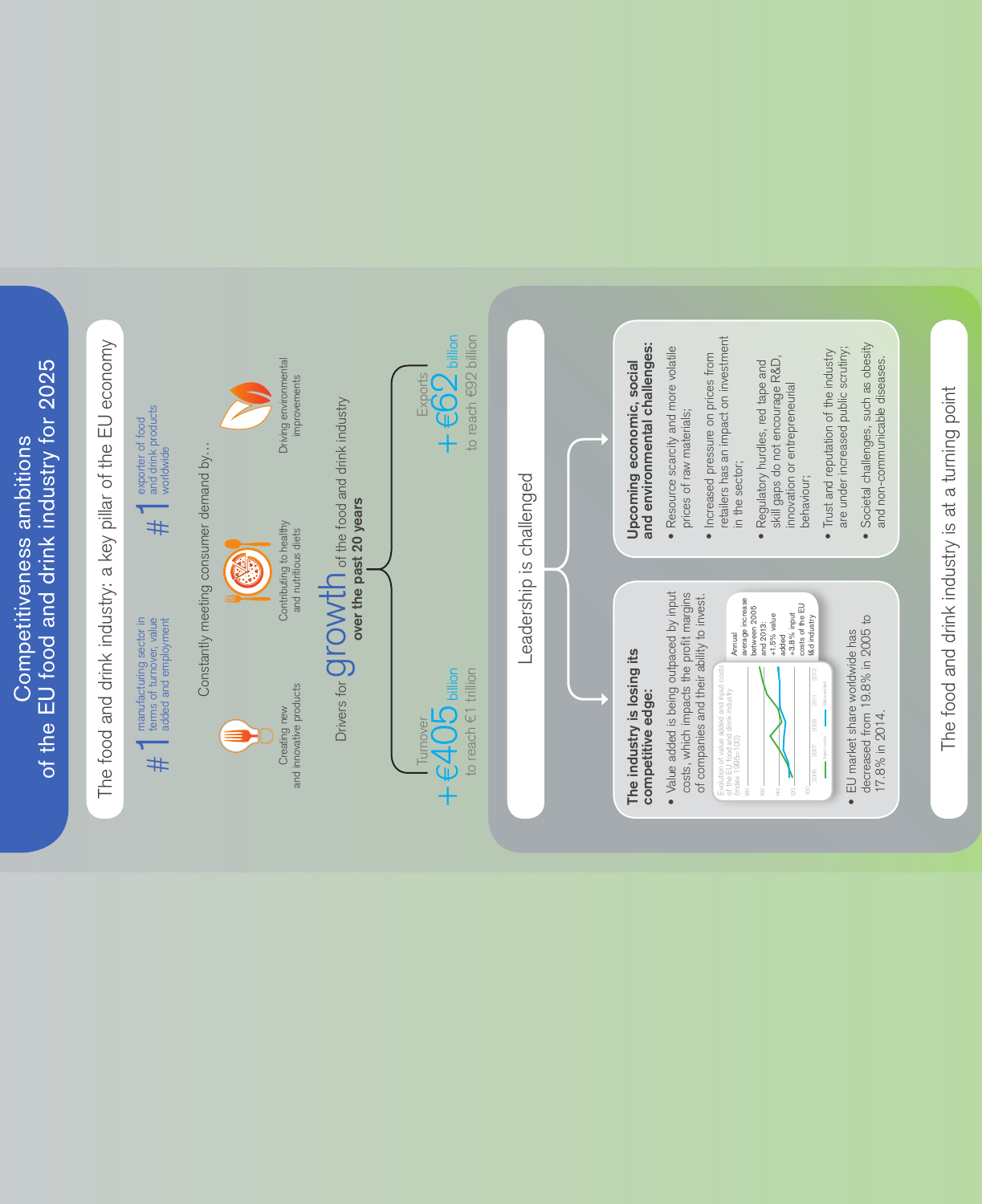

**The industry should think**  The industry should think **of new ways of working,**  of new ways of working, **that will have a positive**  that will have a positive creating opportunities **creating opportunities**  impact on growth **impact on growth**

# ndustry must step up its efforts: **Industry must step up its efforts:**

- $\bullet$  to leverage market opportunities, increasing trade within the EU and with non-EU countries;
- to bring innovative products to the market with the highest level of food safety, environmental<br>and social standards, in order to respond to consumer demands in relation to nutrition, health to bring innovative products to the market with the highest level of food safety, environmental and social standards, in order to respond to consumer demands in relation to nutrition, health and sustainability;
- to further integrate sustainability in its operations and across the supply chain with increased<br>commitments to sustainable sourcing, prevention of food waste and innovation; to further integrate sustainability in its operations and across the supply chain with increased commitments to sustainable sourcing, prevention of food waste and innovation;
	- to hire new talents and match skill needs; to hire new talents and match skill needs; • to increase speed of digital transformation. to increase speed of digital transformation.



Source of data: LEI Wageningen UR ource of data: LEI Wageningen UF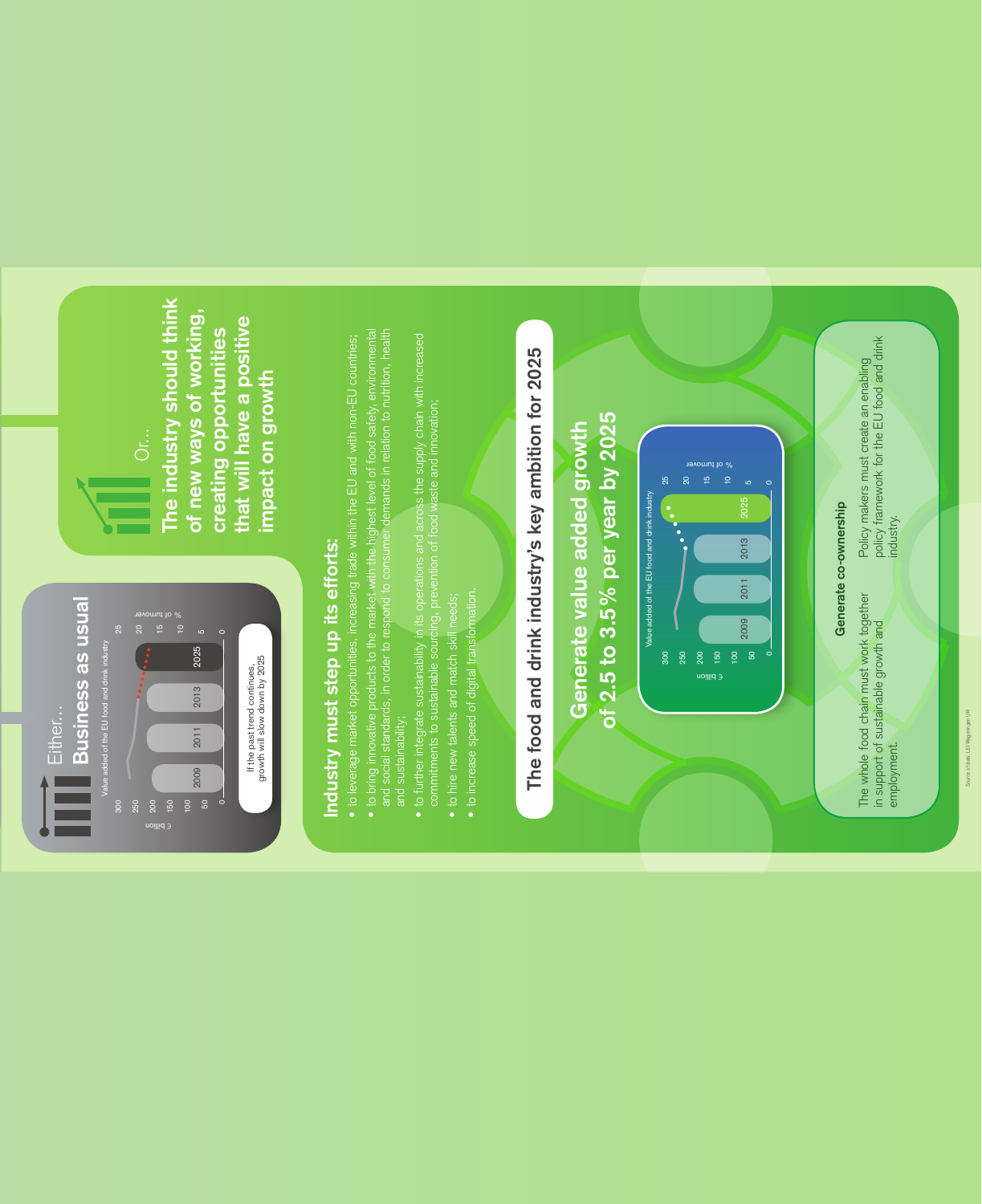## 1. Building a strong Single Market

#### **Facts**

A well-functioning Single Market is of vital importance for food and drink companies and for consumers alike. It creates efficiencies which are beneficial to companies. However, still today companies face a number of barriers within the Single Market.



- with around  $90\%$  of industry's turnover generated within the Single Market.
- products traded across Member States reached  $\epsilon$  242 billion in 2014.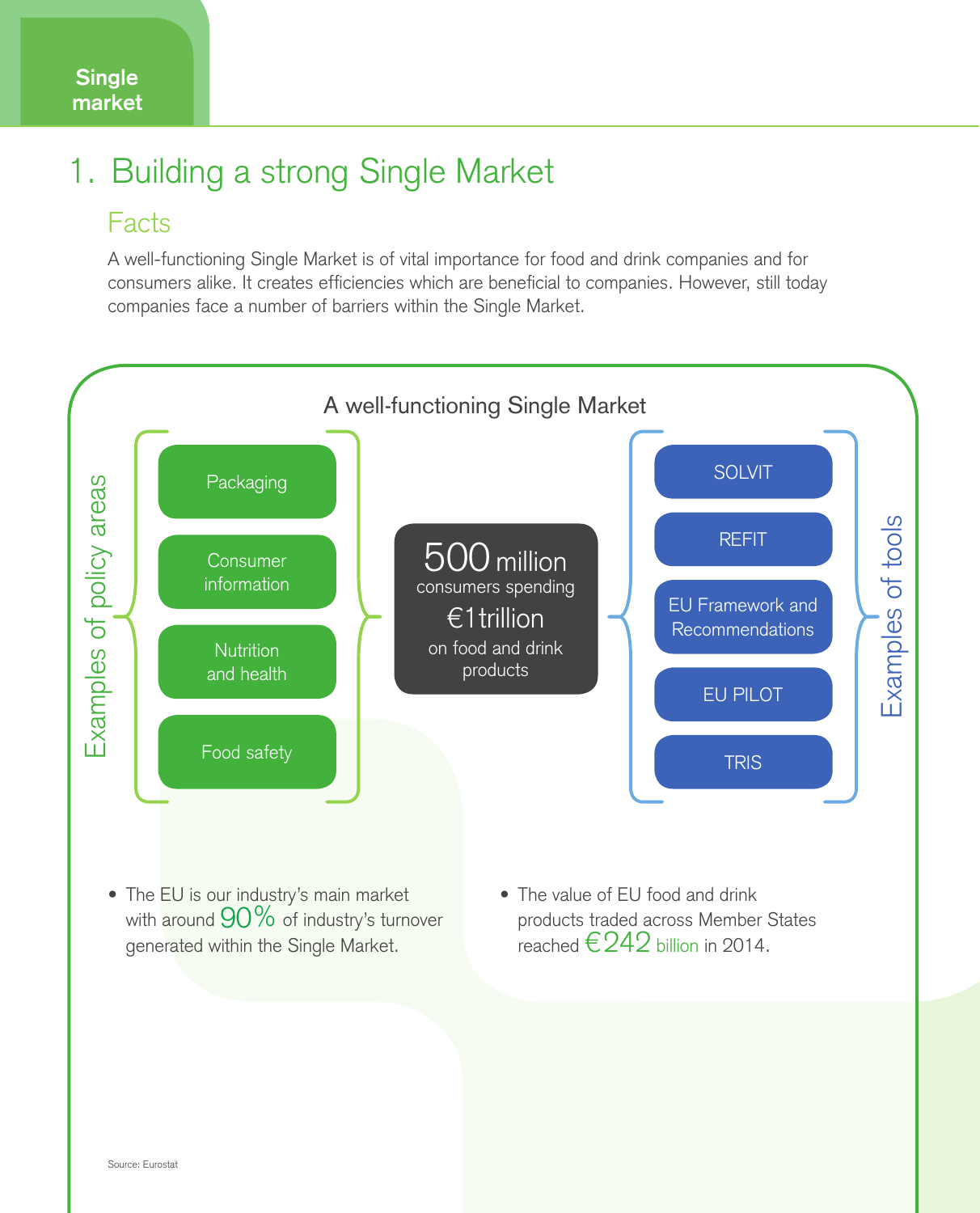Make a wider variety of food and drink products accessible to all consumers across EU Member States

#### Policy recommendations

Completing the Single Market for goods must remain the first priority for EU policy makers. Food and drink companies still struggle with obstacles to cross-border business and adapting products to local rules creates unnecessary burdens and generates costs.

FoodDrinkEurope asks EU policy makers to:

- Prevent renationalisation of EU policies, whether they concern food legislation or the Common Agricultural Policy. Food and drink manufacturers are increasingly confronted with a proliferation of national initiatives that counter an EU-wide approach.
- Ensure proper harmonised application and enforcement of all EU legislation. Considering that 98% of all food laws are harmonised at EU level, the Better Regulation process (notably through REFIT) and other tools such as EU Pilot and SOLVIT, are essential to support effective enforcement and implementation of existing legislation, including secondary legislation, at national level.
- Promote harmonisation and coordination of legislation/policies at EU level in the food and drink sector, and support a holistic approach in food policy aimed at increasing the resilience of food systems.
- Support an improved functioning of the mutual recognition (MR) principle in non-harmonised areas, in the context of the upcoming Action Plan and revision of the MR Regulation 764/2008.
- Complement the Single Market for goods with a harmonised Digital Single Market.

Further reading [\(www.fooddrinkeurope.eu\)](http://www.fooddrinkeurope.eu):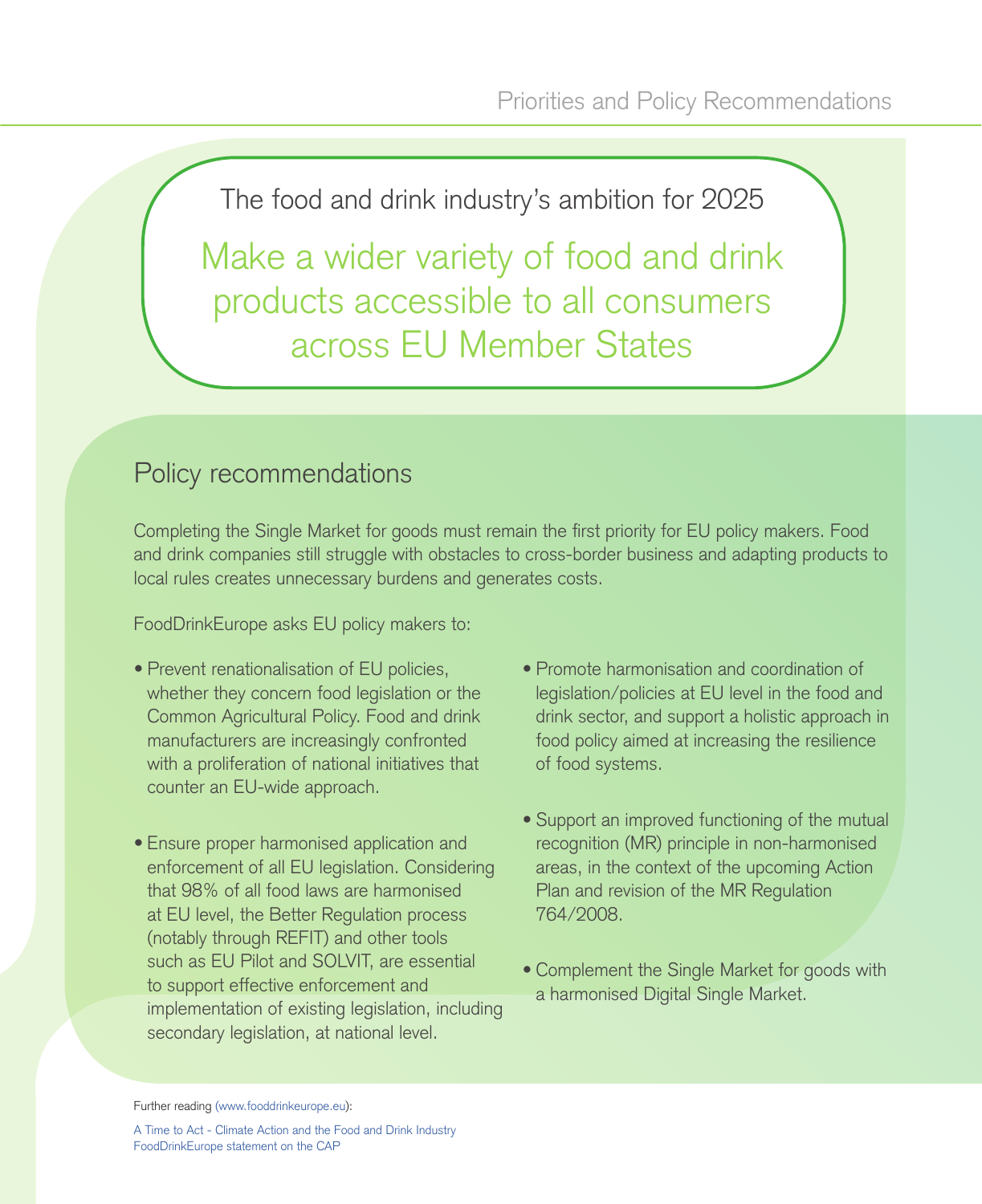#### 2. Improving trade opportunities

#### Facts

The EU is the largest exporter of food and drink products in the world. In 2014, EU exports reached €92 billion. With a record export performance and a growing positive trade balance in recent years, the industry has shown that it is dedicated to delivering safe, high quality, value added innovative food and drinks to consumers worldwide.

However, the EU has lost market share in global food and drink trade (17.8% in 2014, compared to 19.8% in 2005). This is mainly caused by increased competition in the international marketplace and trade barriers in foreign markets.

Future success on international markets will in particular depend on our ability to increase our competitive edge through innovation and value addition as well as our capacity to make production more cost and resource efficient.



- EU exports doubled over the past decade. Top export markets are the US, Russia, China, Switzerland and Japan.
- Exports to China, Brazil, South Korea and other emerging markets have significantly grown in recent years.
- Key products exported include spirits, wine, dairy products, meat products, chocolate and confectionery, and processed fruits and vegetables.
- EU market shares in traditional markets have declined whereas steady growth is observed in emerging markets (e.g. China).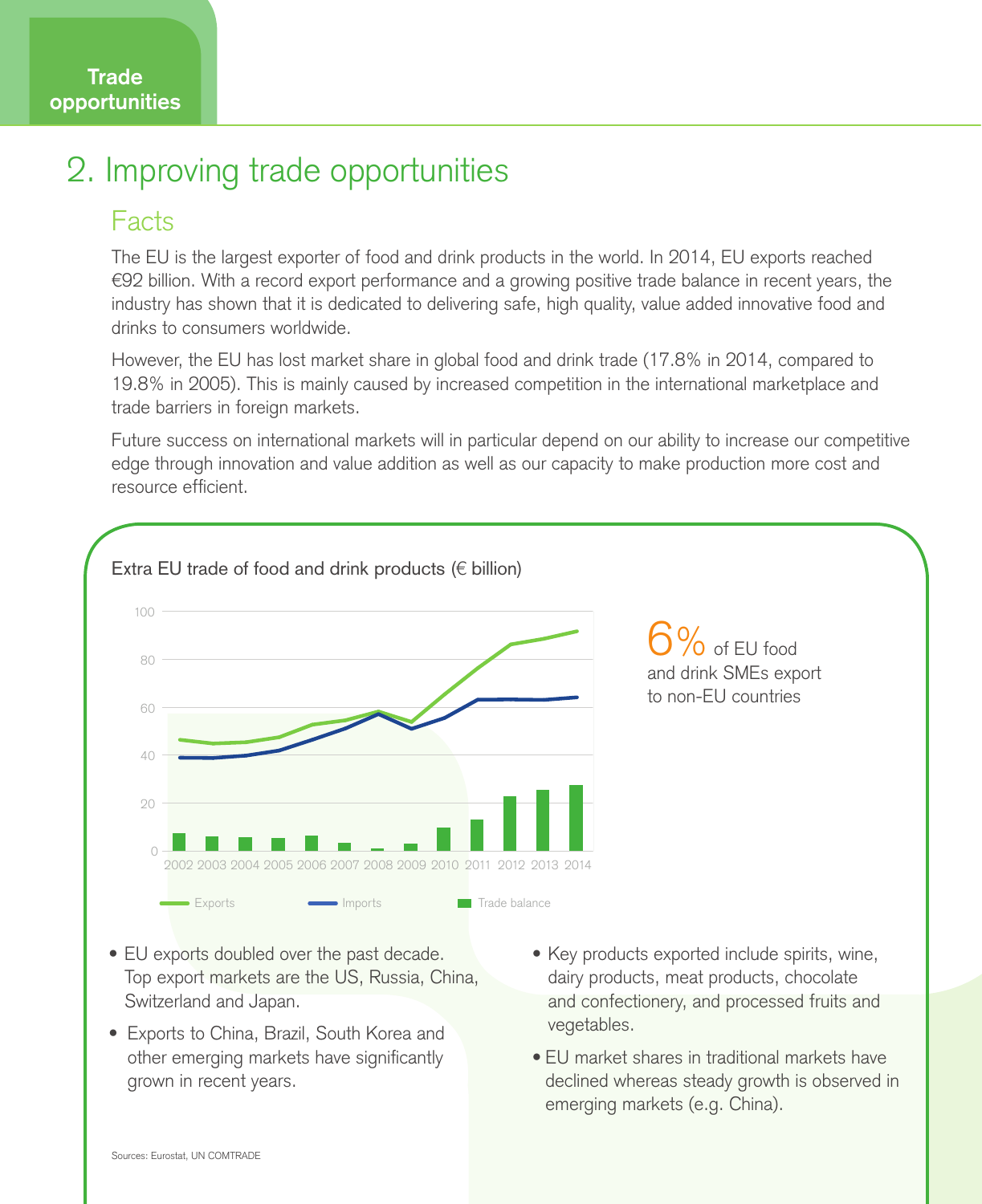Expand its international position as leading supplier of value added products

#### Policy recommendations

Growing the EU's leading position in international markets and meeting global demand for EU products require policy makers to:

- Help create a favourable trade environment for EU food and drink products and secure access to foreign markets, by addressing barriers to trade (tariffs and non-tariff barriers).
- Support a strong, rules-based multilateral trading system administered by the World Trade Organisation. In the absence of a global multilateral agreement, the EU should continue to seize market opportunities by concluding ambitious and balanced bilateral trade agreements.
- Ensure that the EU trade policy creates new export opportunities and facilitates security of supply, while providing fair terms of competition and a level playing field for EU producers.
- Recognise the strategic importance of EU food and drink SMEs and promote their internationalisation. EU support services (e.g. SME Helpdesk, Market Access Database and dialogues) must be adapted to the needs of these companies.
- Support an efficient promotion policy which covers a large variety of EU food and drink products.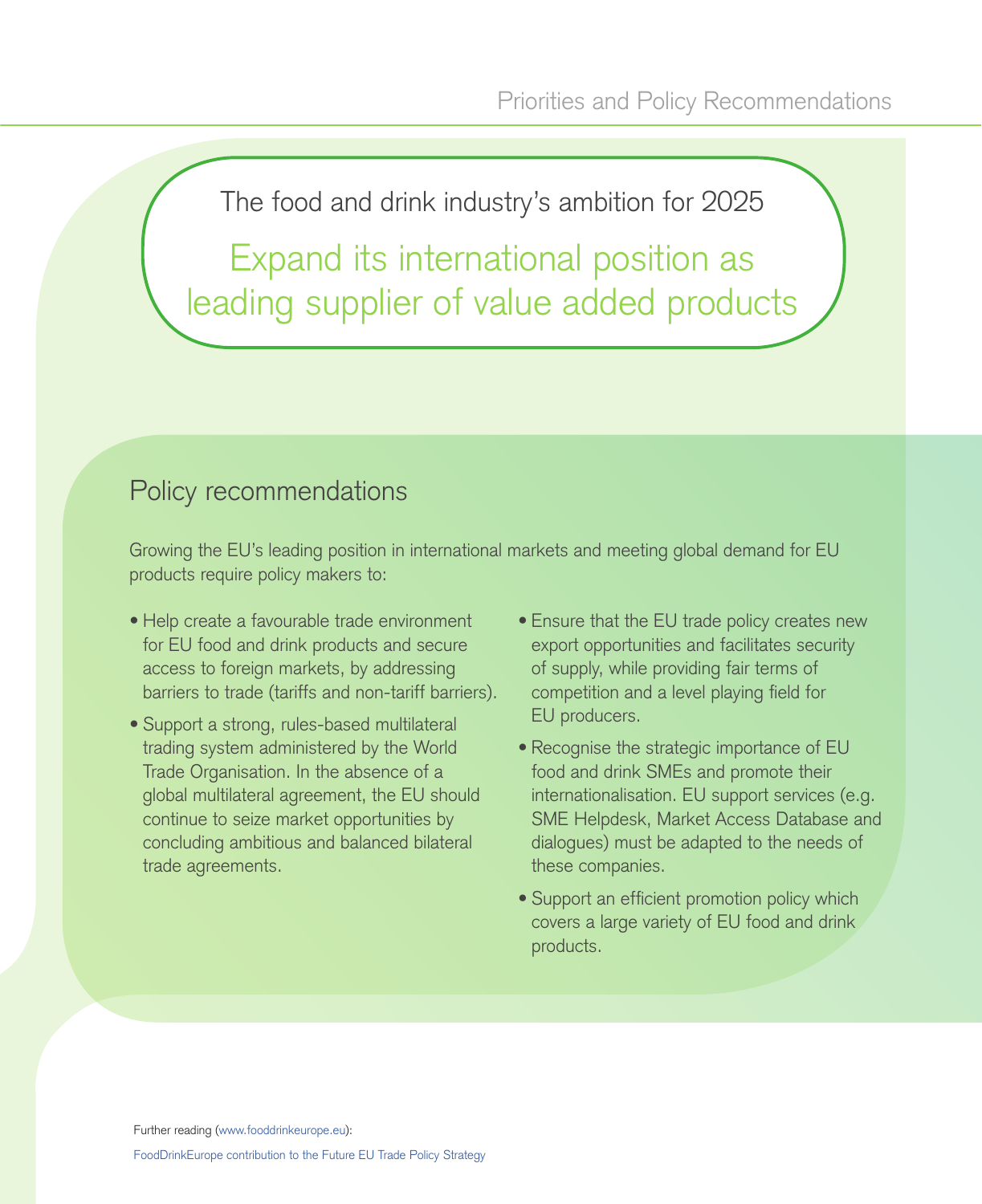## 3. Nourishing R&D and innovation to the benefit of society

#### **Facts**

R&D and innovation are essential to delivering new products, improving the quality of existing ones and developing more efficient production processes. Moreover, they can provide strategic solutions to address pressing social and environmental challenges, including food safety, nutrition and health, resource scarcity and climate change. Therefore, R&D and innovation contribute to making the food and drink industry more productive, more resilient and better able to satisfy the evolving demand of consumers.

The EU has a strong knowledge infrastructure composed of top level industry players, and academic and research institutions conducting ground-breaking research in the food area. However, several indicators on R&D and innovation show that the EU food and drink industry is not performing to its full potential and lags behind its international peers.



<sup>1</sup> including tobacco <sup>2</sup> 2009 data for Japan, 2010 for Korea and the US

#### $\cdot \in 2.3$  billion

EU food and drink companies' yearly expenditure in R&D (average 2010-2012).

- Average time for approval process of novel foods in the EU at the end of 2014: 35 months. This long period can reduce the rate of return on R&D costs by an average of  $\epsilon$  4 million per product.
- More than  $90\%$  of topics in research calls under the food-related areas of the Knowledgebased Bioeconomy section of FP7 directly correspond to topics suggested in 2007 by the European Technology Platform (ETP) Food for Life.
- Decreasing costs and increasing turnover are important goals for  $60\%$  and  $56\%$ respectively of food and drink companies innovating in the EU.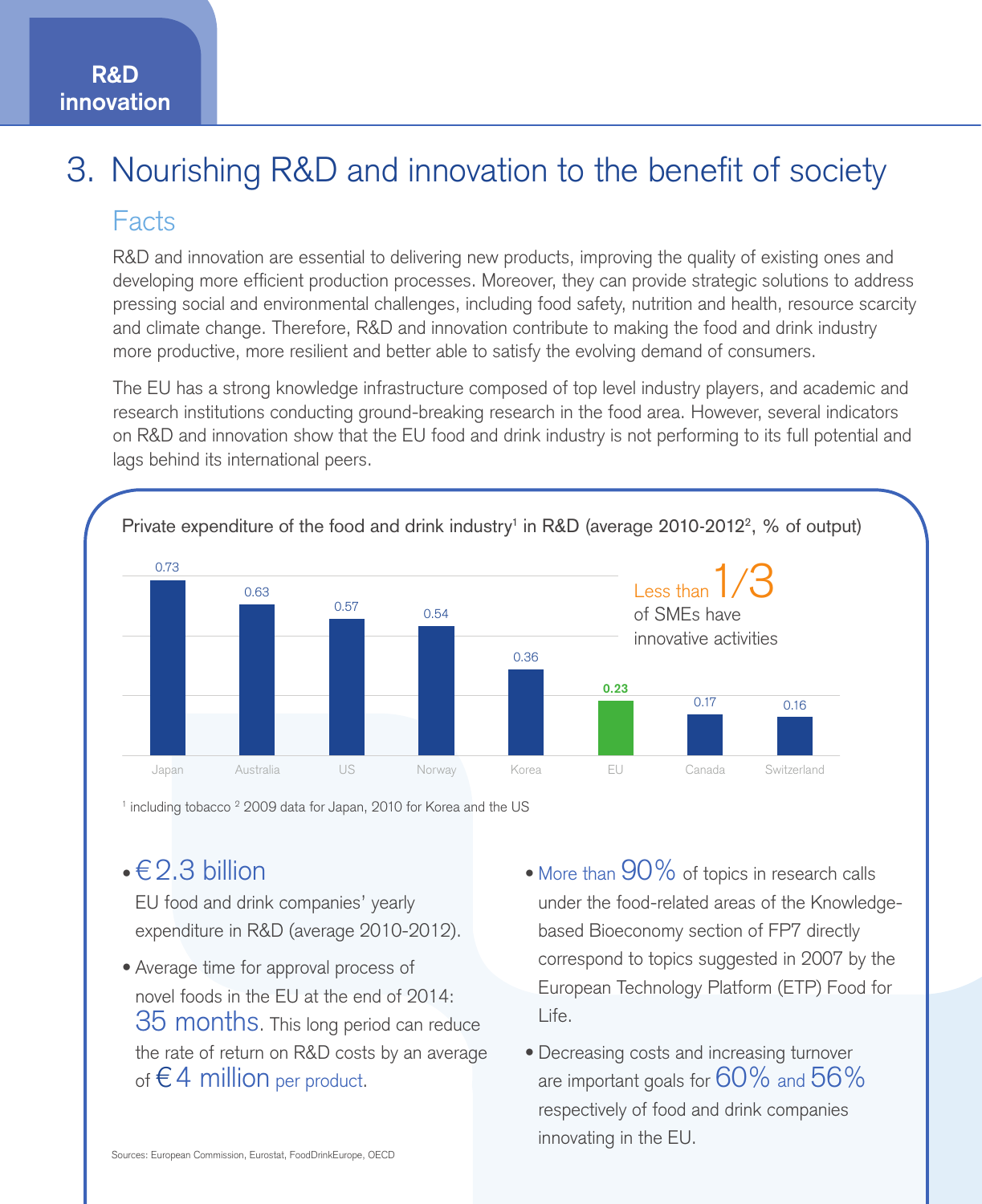#### Create more opportunities for pre-competitive research and innovation

#### Policy recommendations

An enabling framework for innovation in the European food and drink industry to the benefit of society, requires policy makers to:

- Remove bottlenecks to innovation, by pursuing coherence between different policies and regulatory requirements, a science-based approach to regulation at EU and national level and predictable decision making procedures.
- Give the possibility to communicate to consumers the benefits of innovation, based on scientific evidence, in view of increasing public acceptance and trust in the food and drink industry.
- Take into account the limited resources and risk propensity of SMEs by facilitating their participation in specific research programmes and networks, knowledge transfer and the uptake of technologies (e.g. Information and Communication Technologies - ICT).
- Facilitate legislation that encourages an optimised use of resources (water, energy, raw materials, by-product and co-products), following a cascading approach and the "food first" principle, in line with the Circular Economy Action Plan.
- Based on the updated Strategic Research and Innovation Agenda of the ETP Food for Life, which is run under the auspices of FoodDrinkEurope, create appropriate implementation opportunities through, among others, public-private collaboration.

Further reading [\(www.fooddrinkeurope.eu\)](http://www.fooddrinkeurope.eu):

[European Technology Platform \(ETP\) Food for Life](http://etp.fooddrinkeurope.eu) [FoodDrinkEurope Principles for Research Conduct](http://www.fooddrinkeurope.eu/uploads/publications_documents/Principles_for_research_conduct.pdf) [FoodDrinkEurope contribution to a circular economy](http://www.fooddrinkeurope.eu/uploads/static_pages_documents/FoodDrinkEurope_contribution_to_the_circular_economy.pdf)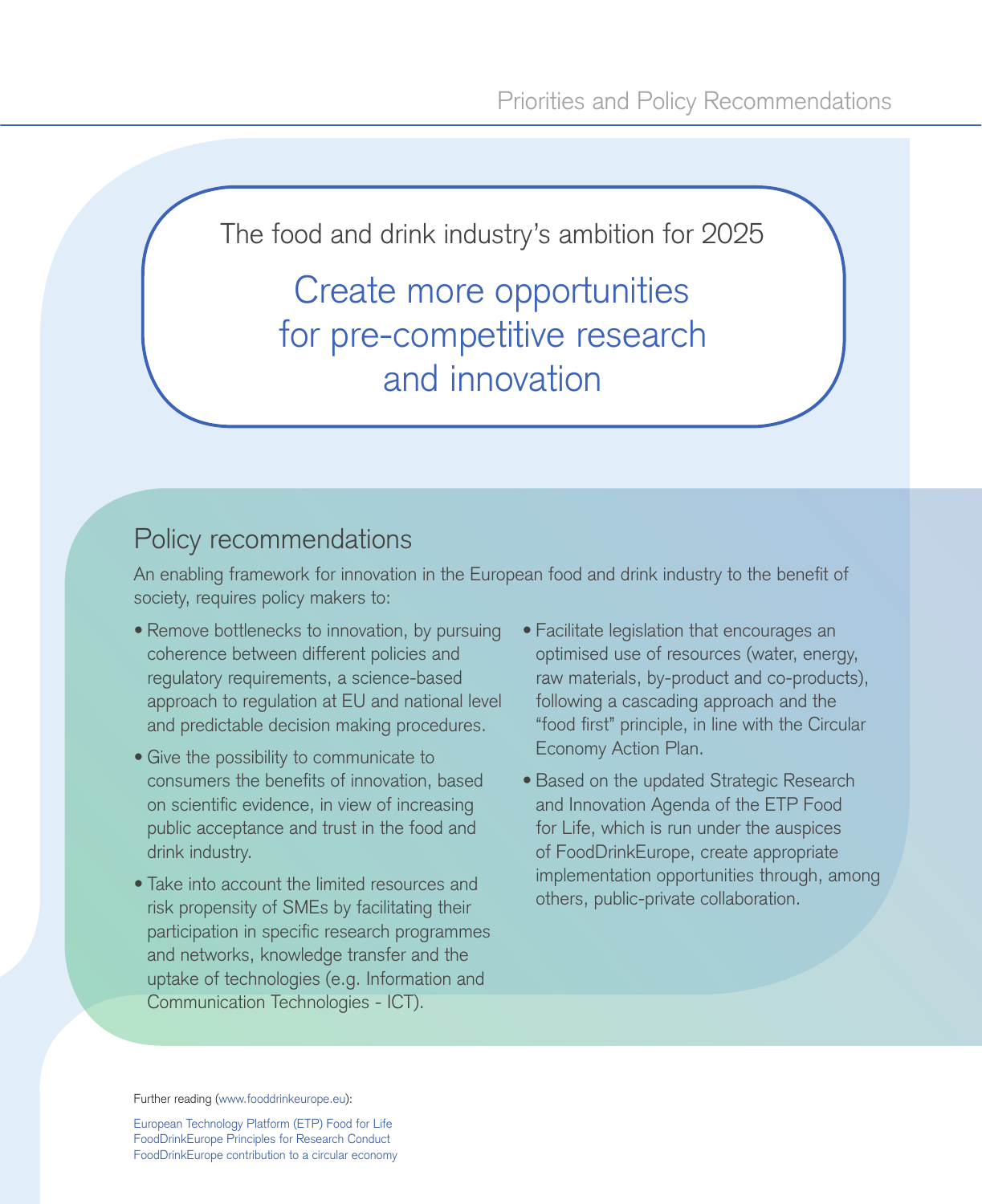#### 4. Focussing on employment and skills

#### Facts

Compared to other manufacturing sectors, the EU food and drink industry is a key provider of jobs and a relatively stable employer. However, skill mismatches, talent shortages and an ageing workforce have an impact on the industry's labour productivity and, therefore, hamper future growth in the food and drink industry.





#### Real labour productivity of food and drink industries worldwide (index 2008=100)

 $\cdot$  14%: share of employees with high level qualifications in the food and drink sector as compared to an all-sector average of 30%.

 $\cdot \in$  47,000/person: labour productivity of the EU food and drink industry in 2013 vs €55,000 in manufacturing.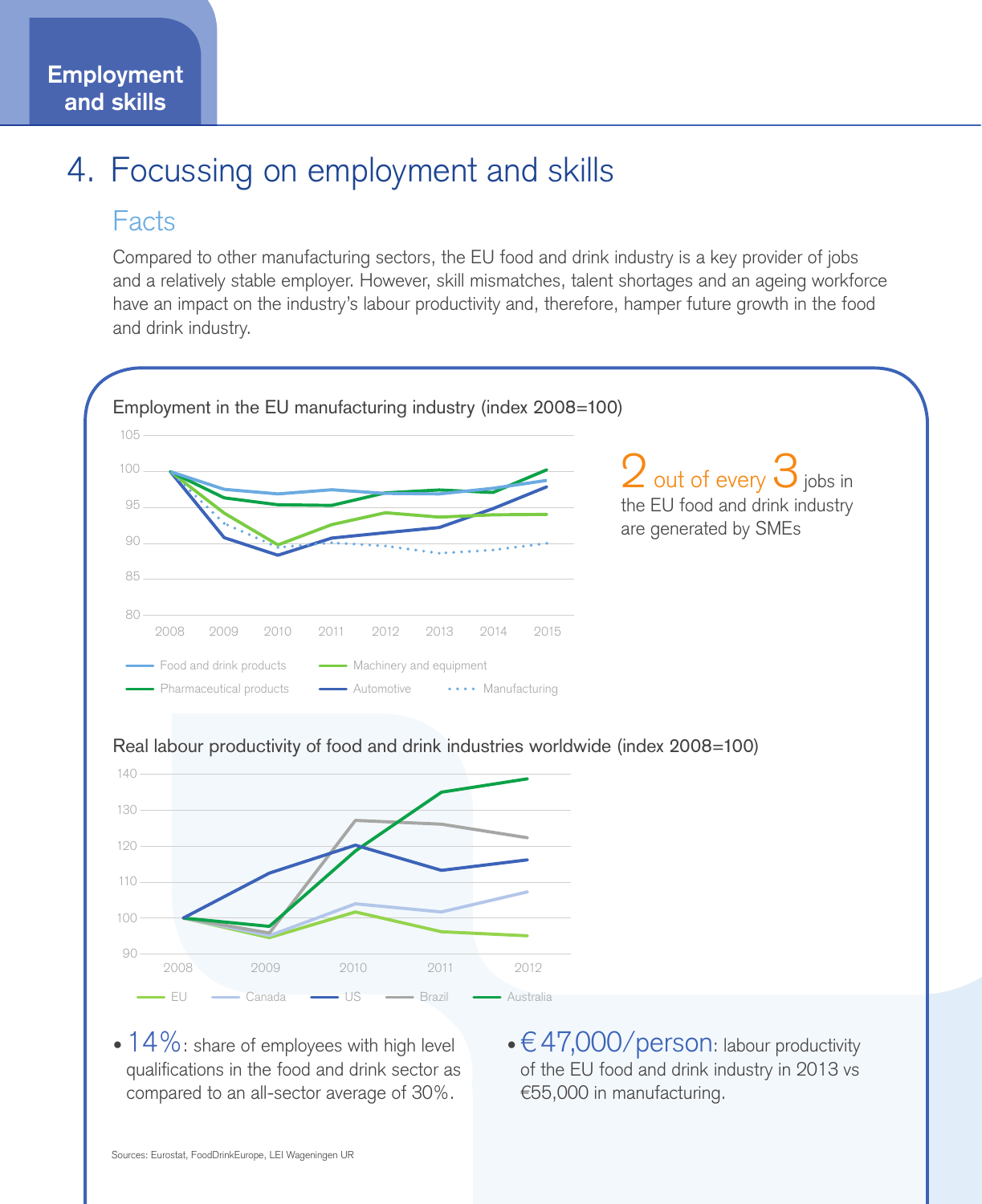Become a more attractive employer for new talents and workers of all ages

#### Policy recommendations

Creating a virtuous circle across competitiveness, growth and employment requires both skilled workers and investments. A highly skilled workforce is essential to drive innovation in terms of new product development, adoption of new technology and efficient use of increasingly scarce resources.

Policy makers must support the food and drink industry to:

- Close the gap between skills and jobs and avoid the costs of over- and under-skilling, by improving labour market information, fostering STEM (Science, Technology, Engineering and Mathematics) education in Europe and better linking education and business.
- Access finance, enabling SMEs to further invest in new technologies and processing techniques which drive up productivity and, in parallel, recruit appropriate skills (for instance e-skills).
- Promote youth employment, manage an ageing workforce and encourage lifelong learning, for both employers and employees, in order to face societal changes.
- Attract young talent and train to upskill existing workforce, to boost the transition towards more sustainable and resilient food production systems, also by promoting a strong sectoral social dialogue.

#### Further reading ([www.fooddrinkeurope.eu](http://www.fooddrinkeurope.eu)):

[Ensuring Sustainable Employment and Competitiveness in the EU Food and Drink Industry: 'Meeting the Challenges of the Labour Market'](http://www.fooddrinkeurope.eu/uploads/publications_documents/Final_Report.pdf) [Bringing in new talents and managing an ageing work-force: two sides of the same coin](http://www.fooddrinkeurope.eu/uploads/publications_documents/ese-brochure-toolkit-web.pdf) [Social partners call for ambitious agreement on climate change](http://www.fooddrinkeurope.eu/uploads/statements_documents/Social_dialogue_joint_position_on_climate_change.pdf) [FoodDrinkEurope and EFFAT joint Apprenticeships Pledge](http://www.fooddrinkeurope.eu/uploads/press-releases_documents/FoodDrinkEurope_EFFAT_Pledge.pdf)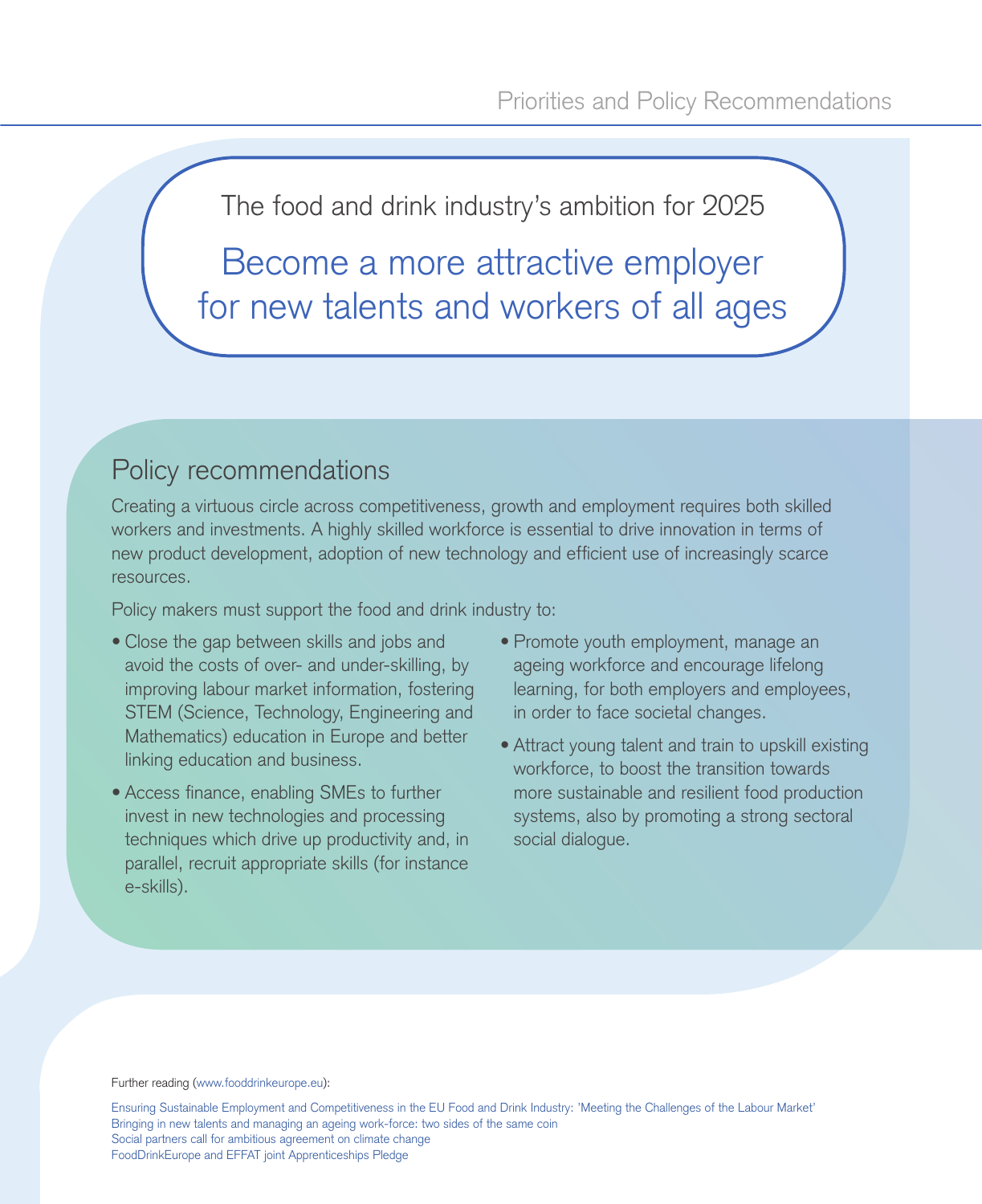## 5. Facilitating dialogue in the food supply chain

#### **Facts**

**Food supply chain**

> To grow sustainably, the food and drink industry needs to rely on well-functioning and balanced food supply chains.

> With a central role in the chain, to operate efficiently, food and drink companies count on the availability of agricultural raw materials that are competitively priced, and on good business practices.



# 14 million<br>in the food supply chain,

a vast majority of which are SMEs

- The food chain, including agriculture, the food and drink industry, wholesale and food and drink retail, accounts for  $6\%$  of the EU gross value added and employs 24 million people.
- The food and drink industry processes  $70\%$  of the agricultural raw materials produced by EU farmers.
- The EU food and drink industry is engaged in a series of concrete initiatives to support sustainable agricultural practices in the EU and globally. Moreover,  $90\%$  of the industry's respondents to FoodDrinkEurope's Climate Change survey affirm tackling GHG emissions across the full life cycle of food production and consumption.
- Food retail markets are increasingly concentrated. This trend is complemented by a growing network of retail entities working together through national or European buying alliances.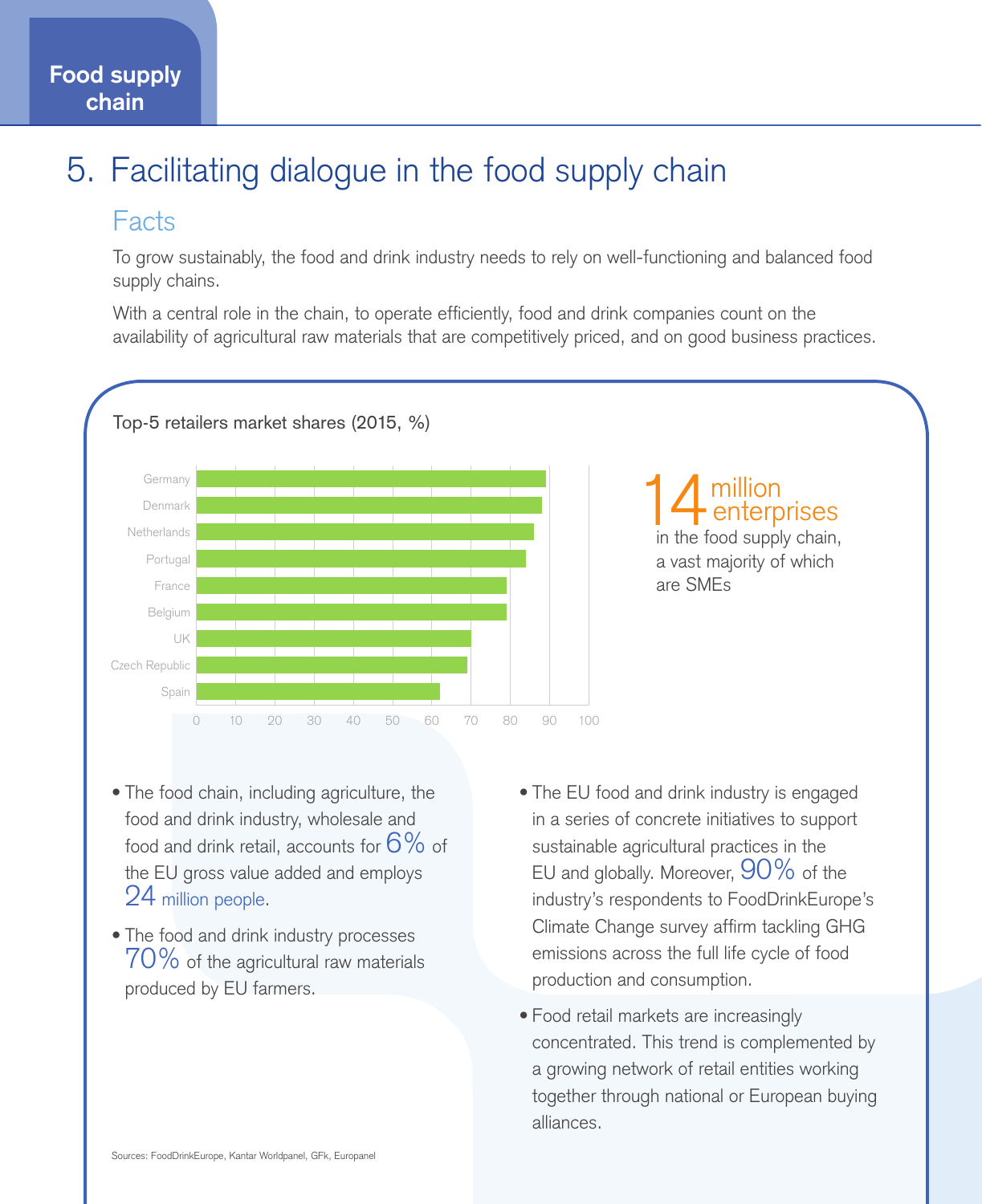Work together in the food supply chain to promote fair trading practices

#### Policy recommendations

Industry's competitiveness relies on a holistic approach to policies governing the European food chain. Permanent dialogue through the High Level Forum for a Better Functioning Food Supply Chain and the European Food Sustainable Consumption and Production (SCP) Round Table, among others, has the potential to bring real value added to the chain.

FoodDrinkEurope asks EU policy makers to:

#### regarding commercial relations

- Address unfair trading practices, which affect companies' ability to invest, by creating an EU framework that allows the Supply Chain Initiative, a voluntary framework aimed at promoting fair business practices, to deliver.
- Tackle late payments which add significant costs with critical consequences on company cash flows. The upcoming report on the implementation of the Late Payment Directive 2011/7/EU should notably provide greater clarity on potential differences in application between Member States.

regarding working towards more sustainable food systems

- Further promote a circular economy approach and industrial symbiosis across the food chain through, for example, preventing food waste and exploring all available options for waste management.
- Further engage in the European Food SCP Round Table supporting an open dialogue among all players along the food chain to promote sustainable consumption and production in the food and drink sector.
- Promote a market-oriented CAP that enables an efficient and sustainable EU agriculture and foster stakeholders' dialogue to further promote sustainable sourcing of key commodities by food and drink companies.

Further reading [\(www.fooddrinkeurope.eu](http://www.fooddrinkeurope.eu)):

[AIM - FoodDrinkEurope comments on the study 'Impact of the modern retail on innovation and consumer choice'](http://www.aim.be/uploads/brand_events_documents/AIM-FoodDrinkEurope.pdf) [The Supply Chain Initiative](http://www.supplychaininitiative.eu/)

[A Time to Act - Climate Action and the Food and Drink Industry](http://www.fooddrinkeurope.eu/uploads/publications_documents/FoodDrink_Europe_Climate_Action_Brochure.pdf) [FoodDrinkEurope contribution to a circular economy](http://www.fooddrinkeurope.eu/uploads/static_pages_documents/FoodDrinkEurope_contribution_to_the_circular_economy.pdf) [European Food Sustainable Consumption and Production Round Table](http://www.food-scp.eu/)